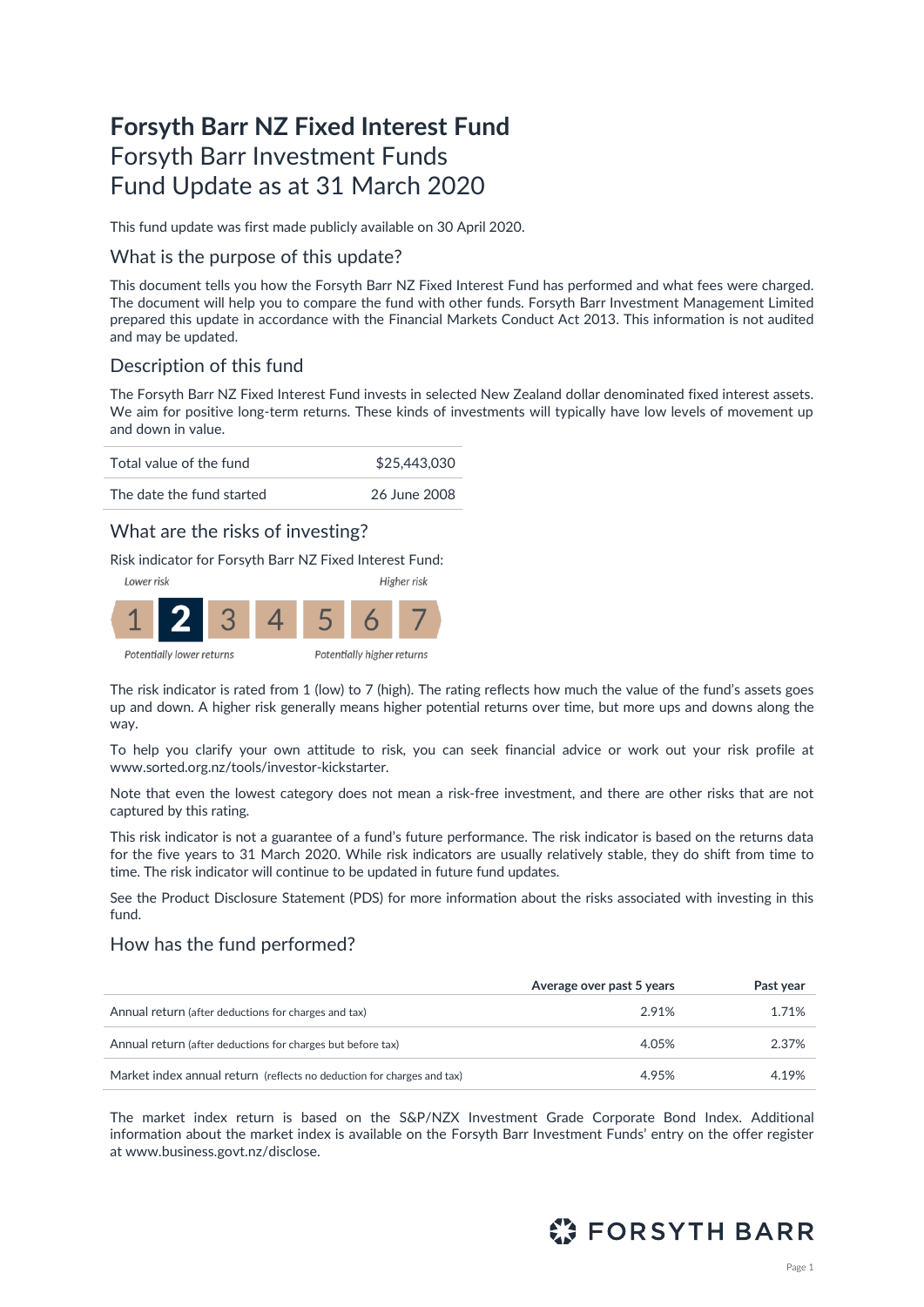#### Annual return graph



This shows the return after fund charges and tax for each of the last 10 years ending 31 March. The last bar shows the average annual return for the last 10 years, up to 31 March 2020.

Important: This does not tell you how the fund will perform in the future.

Returns in this update are after tax at the highest prescribed investor rate (PIR) of tax for an individual New Zealand resident. Your tax may be lower.

### What fees are investors charged?

Investors in the Forsyth Barr NZ Fixed Interest Fund are charged fund charges. In the year to 31 March 2019 these were:

|                                                       | % of net asset value <sup>1</sup> |
|-------------------------------------------------------|-----------------------------------|
| Total fund charges                                    | 0.82%                             |
| Which are made up of:                                 |                                   |
| Total management and administration charges including | 0.82%                             |
| Manager's basic fee                                   | 0.77%                             |
| Other management and administration charges           | 0.05%                             |
| Total performance-based fees                          | 0.00%                             |
|                                                       | Dollar amount per investor        |
| Other charges                                         | \$0.00                            |

Investors are not currently charged any other fees. See the PDS for more information about fees. Small differences in fees and charges can have a big impact on your investment over the long term.

#### **Example of how this applies to an investor**

Jane had \$10,000 in the fund at the start of the year and did not make any further contributions. At the end of the year, Jane received a return after fund charges were deducted but before tax of \$237 (that is 2.37% of her initial \$10,000). This gives Jane a total return after tax of \$171 for the year.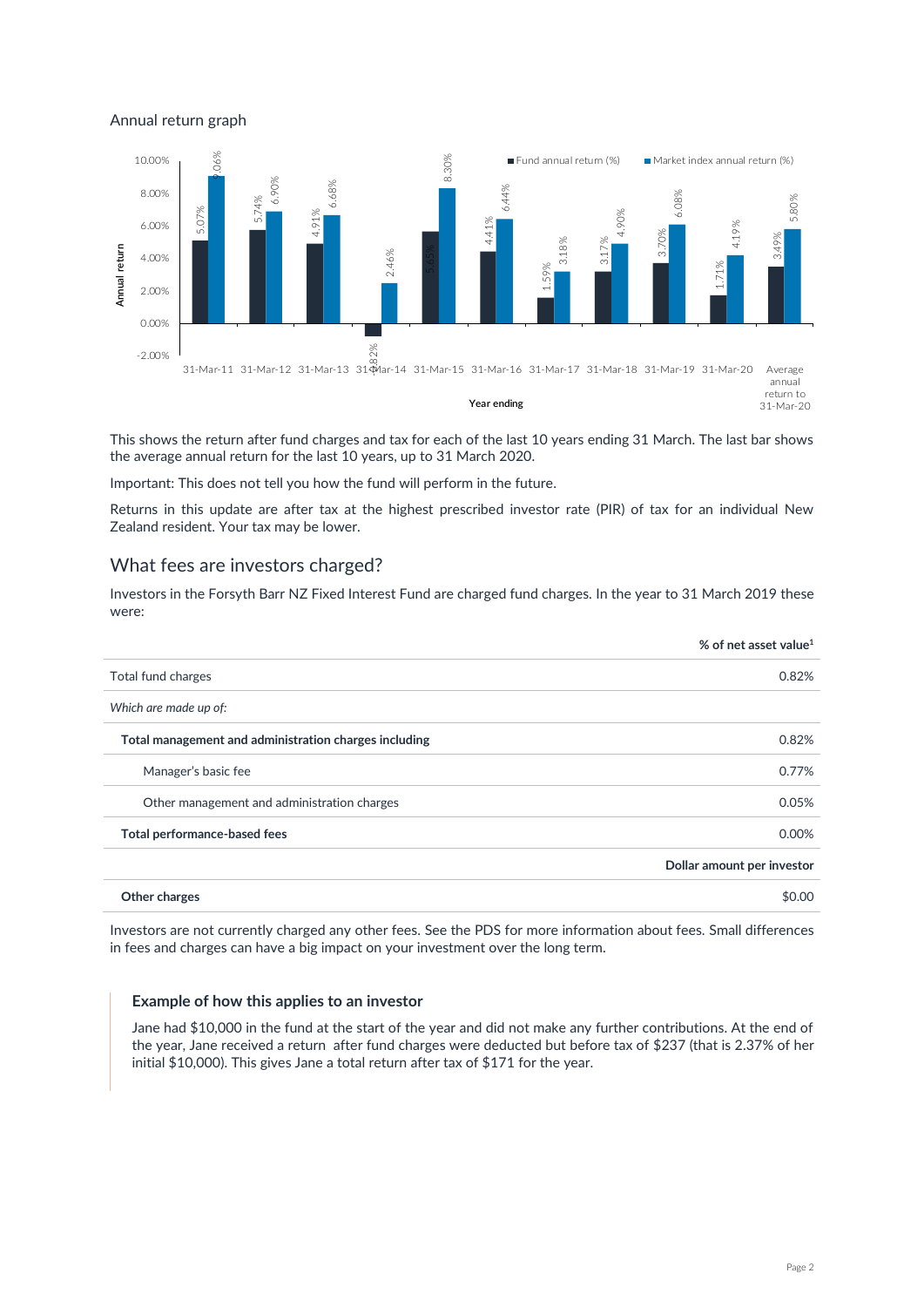## What does the fund invest in?

This shows the types of assets that the fund invests in.



### Target investment mix

| Cash and cash equivalents    | 5.00%    |
|------------------------------|----------|
| New Zealand fixed interest   | 90.00%   |
| International fixed interest | 5.00%    |
| Australasian equities        | 0.00%    |
| International equities       | $0.00\%$ |
| Listed property              | $0.00\%$ |
| Unlisted property            | 0.00%    |
| Commodities                  | 0.00%    |
| Other                        | 0.00%    |

### Top 10 investments

|                |                                                                     | Percentage of   |                               |                  | <b>Credit rating</b> |
|----------------|---------------------------------------------------------------------|-----------------|-------------------------------|------------------|----------------------|
|                | Name                                                                | fund net assets | <b>Type</b>                   | Country          | (if applicable)      |
| 1              | ANZ transactional bank account                                      | 12.75%          | Cash and cash<br>equivalents  | New Zealand AA-  |                      |
| $\overline{2}$ | New Zealand Local Government Funding<br>Agency Ltd 14/04/2033 3.50% | 10.59%          | New Zealand fixed<br>interest | New Zealand AA+  |                      |
| 3              | New Zealand Local Government Funding<br>Agency Ltd 15/04/2025 2.75% | 6.39%           | New Zealand fixed<br>interest | New Zealand AA+  |                      |
| 4              | Housing New Zealand 3.42% 18/10/2028                                | 5.84%           | New Zealand fixed<br>interest | New Zealand AA+  |                      |
| 5              | Bank of New Zealand Subordinated Note<br>17/12/2025 5.314%          | 3.94%           | New Zealand fixed<br>interest | New Zealand      | BBB+                 |
| 6              | Meridian Energy Limited 27/06/2025<br>4.21%                         | 2.78%           | New Zealand fixed<br>interest | New Zealand BBB+ |                      |
| 7              | Housing New Zealand 3.36% 12/06/2025                                | 2.32%           | New Zealand fixed<br>interest | New Zealand AA+  |                      |
| 8              | Chorus Ltd Bonds 06/05/2021 4.12%                                   | 2.18%           | New Zealand fixed<br>interest | New Zealand BBB  |                      |
| 9              | Genesis Energy Limited 5.0% 03/04/2025                              | 2.17%           | New Zealand fixed<br>interest | New Zealand BBB+ |                      |
| 10             | Vector Ltd 14/03/2024 4.996%                                        | 2.13%           | New Zealand fixed<br>interest | New Zealand      | <b>BBB</b>           |
|                |                                                                     |                 |                               |                  |                      |

The top 10 investments make up 51.09% of the fund.